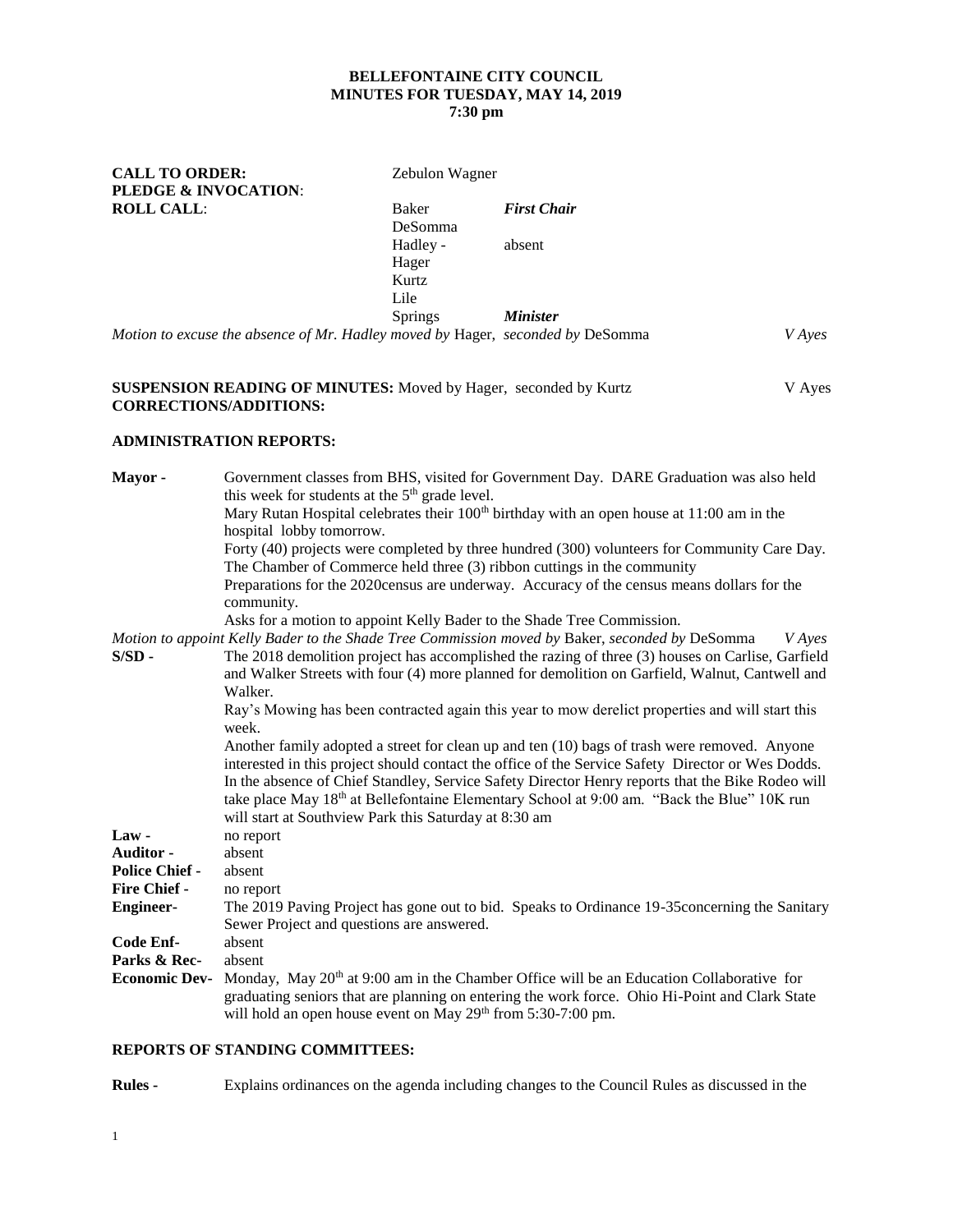Rules Committee meeting held in Council Chambers onThursday, April 25th. Door to door solicitation was also discussed in the committee meeting. **Finance -** Explained ordinances on the agenda. **Utilities -** no report **Safety -** no report **Streets -** no report **Sidewalks, Curbs & Parks –**no report **Audit –** no report

#### **COMMUNICATIONS FROM CITIZENS:**

#### **INTRODUCTION OF ORDINANCES:**

#### **1. ORDINANCES FOR 1ST READING**

19-33 A. AN ORDINANCE AMENDING THE BELLEFONTAINE CITY COUNCIL RULES REGARDING ABSENCE FROM MEETINGS, PRESIDING OFFICER, SCHEDULE OF BUSINESS AND COUNCIL MEETINGS AND DECLARING AN EMERGENCY IN THE CITY OF BELLEFONTAINE, OHIO. **RULES**

3RR- Moved by Hager, seconded by DeSomma V Ayes Passage-Adoption-

19-34 B. AN ORDINANCE AMENDING CHAPTER 741 OF THE CODIFIED ORDINANCES OF THE CITY OF BELLEFONTAINE, OHIO REGARDING PEDDLERS AND SOLICITORS AND DECLARING AN EMERGENCY IN THE CITY OF BELLEFONTAINE, OHIO. **RULES**

| 3RR-      | Moved by Hager, seconded by DeSomma | V Ayes |
|-----------|-------------------------------------|--------|
| Passage-  |                                     |        |
| Adoption- |                                     |        |

19-35 C. AN ORDINANCE AUTHORIZING THE SERVICE-SAFETY DIRECTOR TO ENTER INTO CONTRACT FOR CONSTRUCTION OF THE CITY OF BELLEFONTAINE N. TROY ROAD SANITARY SEWER PROJECT (2019-02) AND DECLARING AN EMERGENCY IN THE CITY OF BELLEFONTAINE, OHIO. **FINANCE**

3RR- Moved by Baker, seconded by Kurtz V Ayes Passage-Adoption-

19-36 D. AN ORDINANCE AMENDING ORDINANCE 19-21 TO PROVIDE THE CORRECT FUND FOR THE CITY AUDITOR TO APPROPRIATE FUNDS FOR A \$5,000 CONTRIBUTION TO THE LOGAN COUNTY AGRICULTURAL SOCIETY AND DECLARING AN EMERGENCY IN THE CITY OF BELLEFONTAINE, OHIO. **FINANCE**

| 3RR-      | Moved by Baker, seconded by DeSomma | V Ayes |
|-----------|-------------------------------------|--------|
| Passage-  | Moved by Baker, seconded by DeSomma | V Ayes |
| Adoption- | Moved by Baker, seconded by DeSomma | V Aves |

19-37 E. AN ORDINANCE AMENDING THE PERMANENT APPROPRIATIONS ORDINANCE FOR PURPOSES OF POLICE, RECONSTRUCTION IMPROVEMENT, WATER CONSTRUCTION AND SANITARY SEWER CONSTRUCTION AND DECLARING AN EMERGENCY IN THE CITY OF BELLEFONTAINE, OHIO. **FINANCE**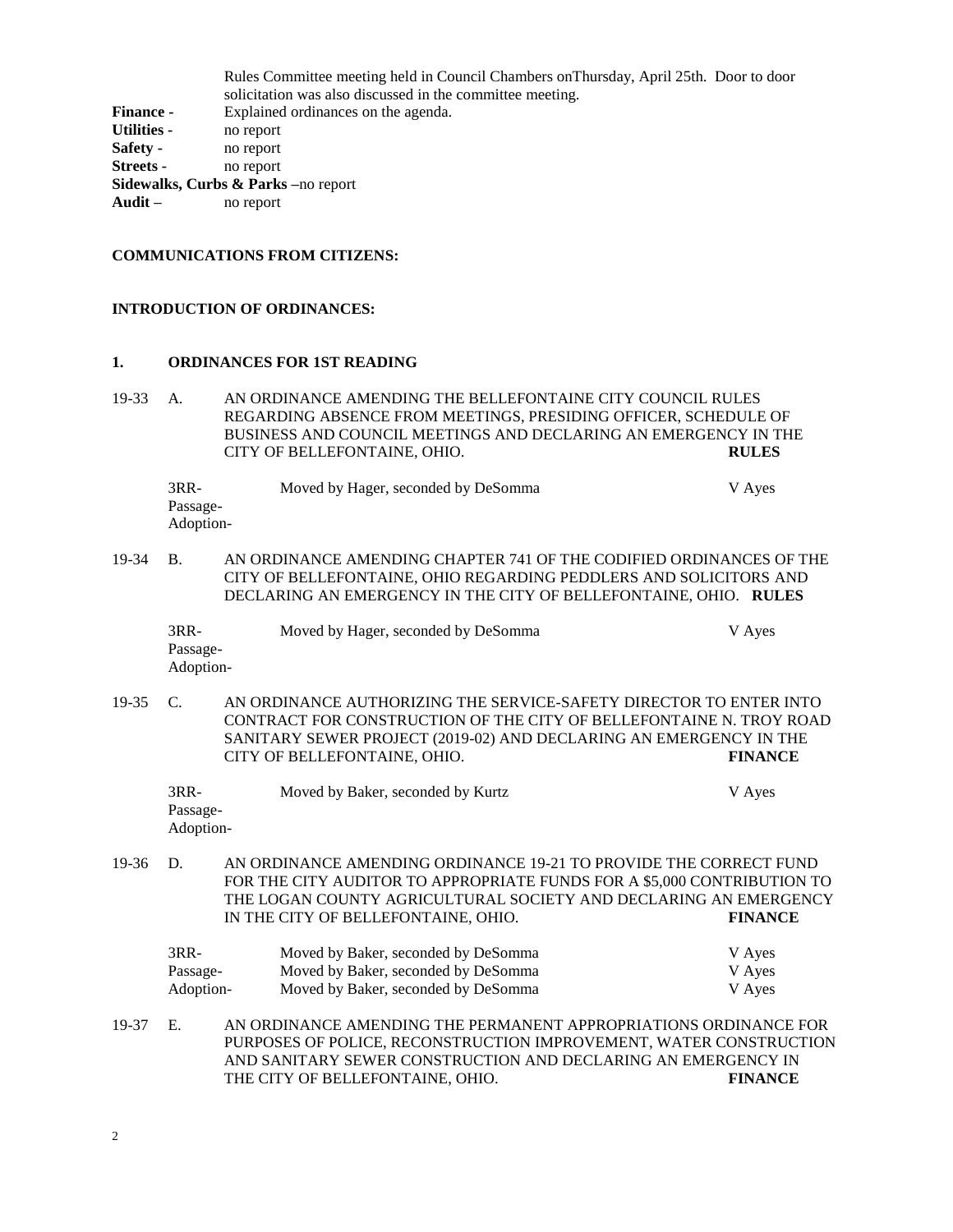### **2. ORDINANCES FOR 2ND READING**

- 19-30 C. AN ORDINANCE AUTHORIZING THE MAYOR AND OR SERVICE-SAFETY DIRECTOR TO APPLY FOR AND ACCEPT A NON-PRIMARY ENTITLEMENT GRANT UNDER THE AIRPORT IMPROVEMENT PROGRAM (AIP) FROM THE FEDERAL AVIATION ADMINISTRATION (FAA) AND DECLARING ANEMERGENCY IN THE CITY OF BELLEFONTAINE, OHIO. **FINANCE** Moved to pass on  $1<sup>st</sup>$  and final withdrawn by Baker 3RR- Moved by Baker, seconded by Kurtz V Ayes Passage-Adoption-19-31 D. AN ORDINANCE MAKING SUPPLEMENTAL APPROPRIATIONS AND AMENDING THE PERMANENT APPROPRIATIONS ORDINANCE FOR PURPOSES OF AIRPORT
- CONSTRUCTION AND DECLARING AN EMERGENCY IN THE CITY OF BELLEFONTAINE, OHIO. **FINANCE**

| $3RR-$    | Moved by Baker, seconded by DeSomma | V Ayes |
|-----------|-------------------------------------|--------|
| Passage-  |                                     |        |
| Adoption- |                                     |        |

19-32 E. AN ORDINANCE AUTHORIZING THE MAYOR AND OR SERVICE-SAFETY DIRECTOR TO ADVERTISE FOR BIDS AND ENTER INTO CONTRACT FOR THE REHABILITATION OF APRON A AT THE BELLEFONTAINE REGIONAL AIRPORT AND DECLARING AN EMERGENCY IN THE CITY OF BELLEFONTAINE, OHIO. **FINANCE**

| $3RR-$    | Moved by Baker, seconded by Kurtz   | V Aves |
|-----------|-------------------------------------|--------|
| Passage-  | Moved by Baker, seconded by DeSomma | V Ayes |
| Adoption- | Moved by Baker, seconded by DeSomma | V Aves |

## **3. ORDINANCES FOR 3RD READING**

19-26 B. AN ORDINANCE AUTHORIZING AND DIRECTING THE SERVICE-SAFETY DIRECTOR TO PURCHASE A SNOW REMOVAL UPFITTING PACKAGE FOR A NEW DUMP TRUCK FOR USE BY THE STREET DEPARTMENT, THROUGH AN AVAILABLE COOPERATIVE PURCHASING PROGRAM AND DECLARING ANEMERGENCY IN THE CITY OF BELLEFONTAINE, OHIO. **FINANCE**

|            | Adoption- |                                                                     | Moved by Baker, seconded by Kurtz |  |  | V Ayes         |  |
|------------|-----------|---------------------------------------------------------------------|-----------------------------------|--|--|----------------|--|
| $19-27$ C. |           | AN ORDINANCE AUTHORIZING AND DIRECTING THE SERVICE-SAFETY DIRECTOR  |                                   |  |  |                |  |
|            |           | TO PURCHASE ONE (1) DUMP TRUCK CAB AND CHASSIS THROUGH THE OHIO     |                                   |  |  |                |  |
|            |           | DEPARTMENT OF TRANSPORTATION COOPERATION PURCHASING PROGRAM FOR     |                                   |  |  |                |  |
|            |           | USE BY THE STREET DEPARTMENT AND DECLARING AN EMERGENCY IN THE CITY |                                   |  |  |                |  |
|            |           | OF BELLEFONTAINE, OHIO.                                             |                                   |  |  | <b>FINANCE</b> |  |

| Adoption- | Moved by Baker, seconded by DeSomma | V Aves |
|-----------|-------------------------------------|--------|
|-----------|-------------------------------------|--------|